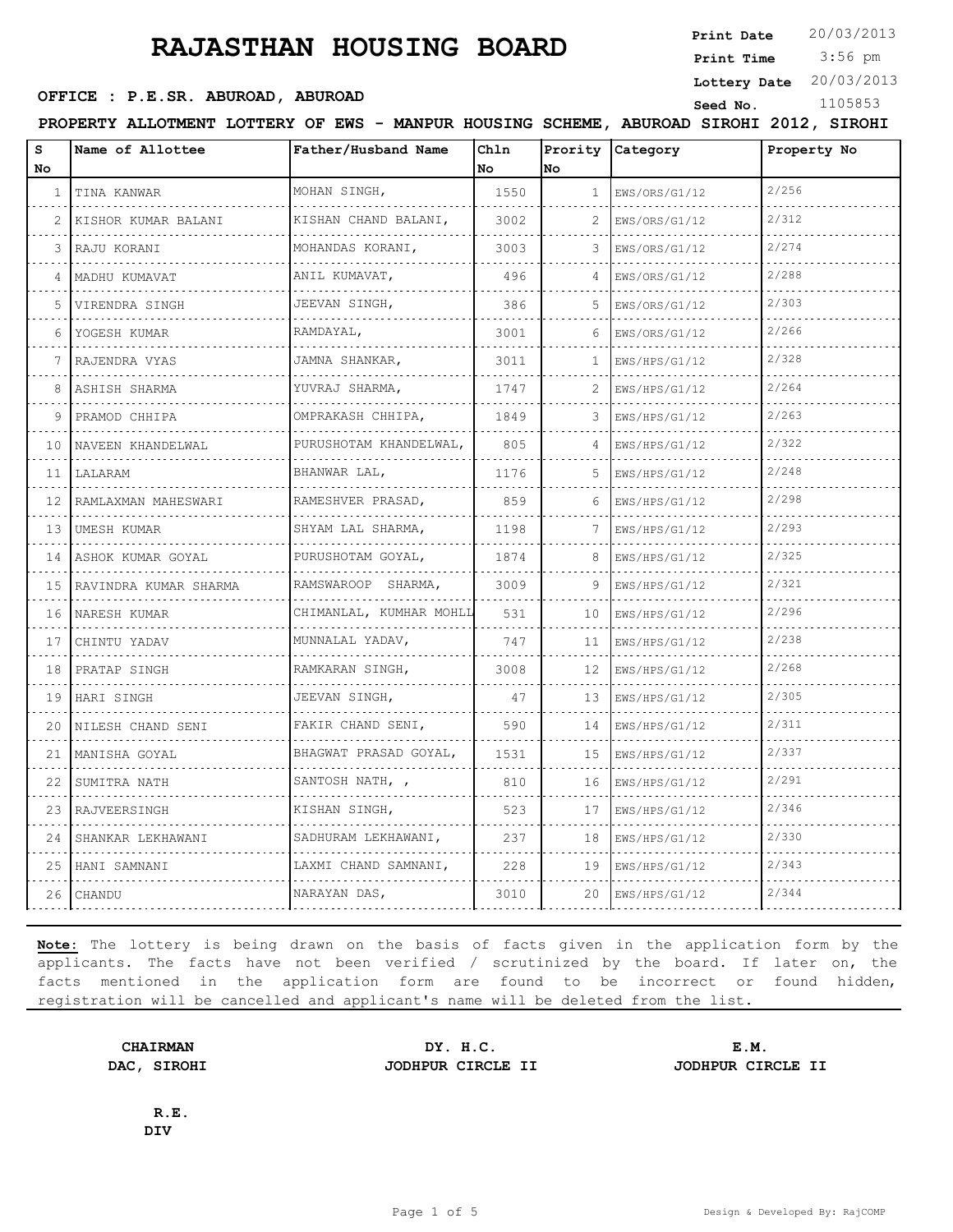**Print Date**  $20/03/2013$ 

 3:56 pm **Print Time**

**Lottery Date** 20/03/2013

#### **SEED OFFICE : P.E.SR. ABUROAD, ABUROAD Seed No.** 1105853

**PROPERTY ALLOTMENT LOTTERY OF EWS - MANPUR HOUSING SCHEME, ABUROAD SIROHI 2012, SIROHI**

| S<br>No | Name of Allottee    | Father/Husband Name     | Chln<br>No. | No              | Prority Category | Property No |
|---------|---------------------|-------------------------|-------------|-----------------|------------------|-------------|
| 27      | PRAKASH SHIVNANI    | HINAND SHIVNANI,        | 3004        | 21              | EWS/HPS/G1/12    | 2/247       |
| 28      | TEJ SINGH SOLANKI   | BAHADUR SINGH SOLANKI,  | 384         | 22              | EWS/HPS/G1/12    | 2/273       |
| 29      | RAMSINGH RATORE     | MANOHAR SINGH,          | 1878        | 23              | EWS/HPS/G1/12    | 2/316       |
| 30      | SANT KUMAR          | RAMKARAN SINGH,         | 3005        | 24              | EWS/HPS/G1/12    | 2/350       |
| 31      | GANPAT SINGH        | CHAWAND SINGH,          | 530         | 25              | EWS/HPS/G1/12    | 2/313       |
| 32      | OMARAM GODARA       | BHALLARAM GODARA,<br>.  | 1685        | 1               | EWS/ORS/G2/12    | 2/277       |
| 33      | NIKU KUMARI         | NEMICHAND MITAL,<br>.   | 271         | 2               | EWS/ORS/G2/12    | 2/278       |
| 34      | RAHUL PANCHORI      | RAJENDRA PRASAD,        | 1419        | 3               | EWS/ORS/G2/12    | 2/265       |
| 35      | SHILPA              | LAXMAN SINGH,           | 270         | 4               | EWS/ORS/G2/12    | 2/324       |
| 36      | GOVIND PANCHOLI     | MOHAN LAL,              | 1191        | 5               | EWS/ORS/G2/12    | 2/307       |
| 37      | DIPIKA              | UGAM SINGH,             | 905         | 6               | EWS/ORS/G2/12    | 2/241       |
| 38      | UTTAM KUMAR<br>.    | JEHA KUMAR,             | 1910        | 7               | EWS/ORS/G2/12    | 2/280       |
| 39      | SANTOSH KUMAR       | SUDAMA SINGH,           | 947         | 8               | EWS/ORS/G2/12    | 2/257       |
| 40      | MANJU SHARMA        | GULABARAM.              | 1094        | 9               | EWS/ORS/G2/12    | 2/326       |
| 41      | NILU SHARMA W/O     | VIVEK SHARMA,           | 1296        | 10              | EWS/ORS/G2/12    | 2/260       |
| 42      | NAVNEET CHARAN      | NARAYAN DAS CHARAN,     | 3012        | 11              | EWS/ORS/G2/12    | 2/267       |
| 43      | BHANA RAM           | RAWTA RAM,              | 1909        | 12 <sup>°</sup> | EWS/ORS/G2/12    | 2/239       |
| 44      | CHANDRA PAL SINGH   | JODH SINGH,             | 1520        | 13              | EWS/ORS/G2/12    | 2/354       |
| 45      | CHNDRA MOHAN SHARMA | RAMNARAYAN SHARMA,<br>. | 1163        | 14              | EWS/ORS/G2/12    | 2/284       |
| 46      | DINESH KUMAR ARORA  | NEMICHAND ARORA,        | 1712        | 1               | EWS/HPS/G2/12    | 2/253       |
| 47      | ISHWAR LAL          | DEVARAM KUMHAR.<br>.    | 55          | 2               | EWS/HPS/G2/12    | 2/340       |
| 48      | KAVITA W/O          | PARESH RAWTANI,         | 1502        | 3               | EWS/HPS/G2/12    | 2/336       |
| 49      | PRADEEP KUMAR       | SHYAM LAL ,             | 1453        | 4               | EWS/HPS/G2/12    | 2/304       |
| 50      | JARINA KHATUN W/O   | MOHAMMAD ISHAK,<br>.    | 1435        | 5               | EWS/HPS/G2/12    | 2/295       |
| 51      | NANAK RAM           | NATHARMAL,              | 126         | 6               | EWS/HPS/G2/12    | 2/301       |
|         | 52 HAUVA DEVI W/O   | MOHANLAL GOYAL,         | 790         | 7               | EWS/HPS/G2/12    | 2/345       |

**Note:** The lottery is being drawn on the basis of facts given in the application form by the applicants. The facts have not been verified / scrutinized by the board. If later on, the facts mentioned in the application form are found to be incorrect or found hidden, registration will be cancelled and applicant's name will be deleted from the list.

**CHAIRMAN DY. H.C. E.M.**

**DAC, SIROHI JODHPUR CIRCLE II JODHPUR CIRCLE II**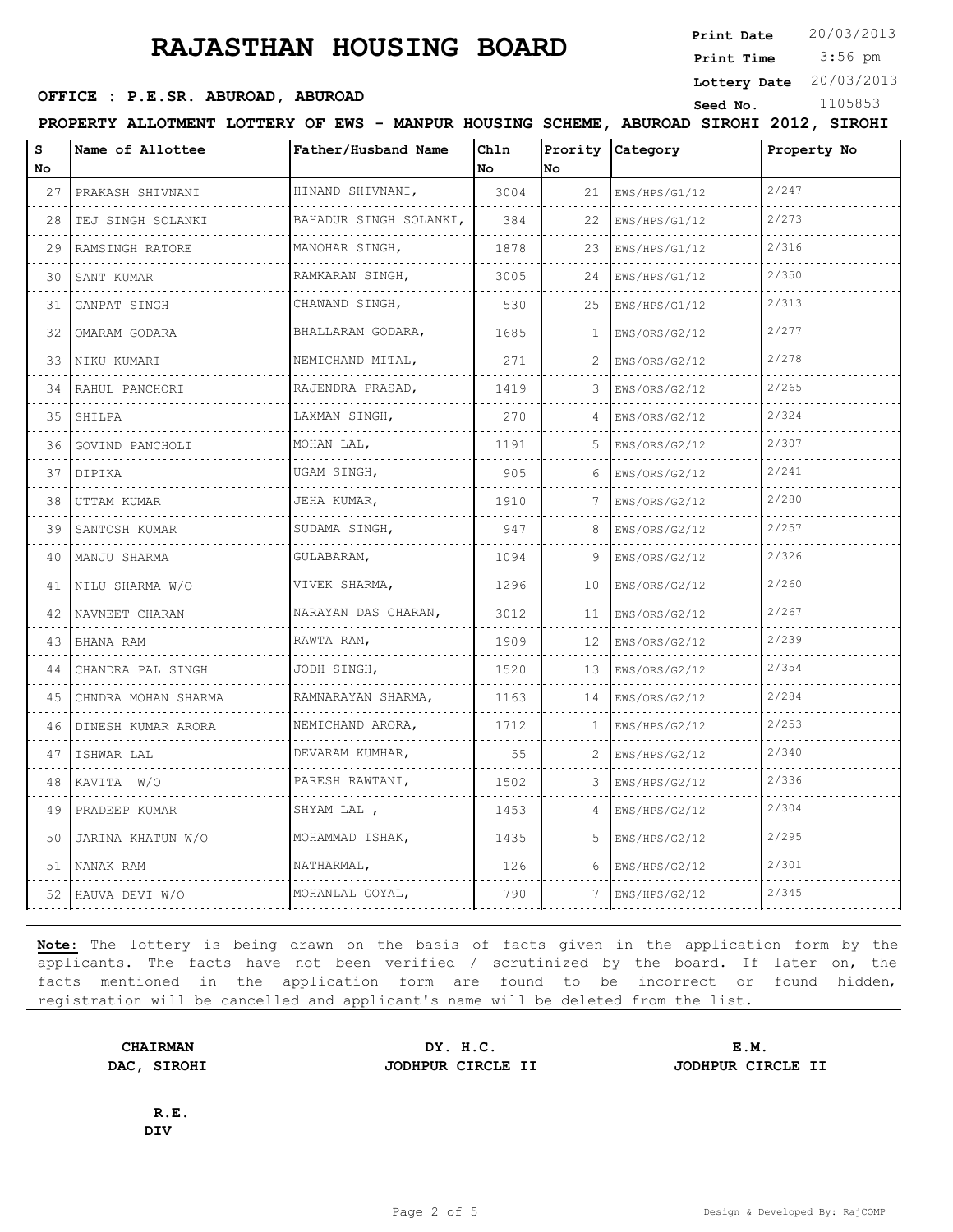**Print Date**  $20/03/2013$ 

 3:56 pm **Print Time**

**Lottery Date** 20/03/2013

#### **SEED OFFICE : P.E.SR. ABUROAD, ABUROAD Seed No.** 1105853

**PROPERTY ALLOTMENT LOTTERY OF EWS - MANPUR HOUSING SCHEME, ABUROAD SIROHI 2012, SIROHI**

| s<br>No | Name of Allottee    | Father/Husband Name    | Chln<br>No | No | Prority Category | Property No |
|---------|---------------------|------------------------|------------|----|------------------|-------------|
| 53      | KOUSHALYA W/O       | RAMSINGH,              | 396        | 8  | EWS/HPS/G2/12    | 2/262       |
| 54      | RAMCHANDRA SWAMI    | NANAKRAM SWAMI,        | 1011       | 9  | EWS/HPS/G2/12    | 2/269       |
| 55      | USHA SAXENA W/O     | .<br>VIJAY SAXENA,     | 437        | 10 | EWS/HPS/G2/12    | 2/334       |
| 56      | .<br>RAJENDRA KUMAR | .<br>SHIVLAL,          | 1768       | 11 | EWS/HPS/G2/12    | 2/276       |
| 57      | YOGESH VERMA        | BHAGWAN DAS VERMA      | 783        | 12 | EWS/HPS/G2/12    | 2/353       |
| 58      | RUKMANI W/O         | PRATAPRAM,             | 927        | 13 | EWS/HPS/G2/12    | 2/272       |
| 59      | DAMODAR PATEL       | MAHIPAT RAM,           | 1644       | 14 | EWS/HPS/G2/12    | 2/349       |
| 60      | VINOD KUMAR SONI    | DEEP CHAND SONI,<br>.  | 1771       | 15 | EWS/HPS/G2/12    | 2/299       |
| 61      | RAMU RAM            | KESA RAM,              | 796        | 16 | EWS/HPS/G2/12    | 2/282       |
| 62      | SANJEEVA VISHNOI    | AVNISH KUMAR,          | 1178       | 17 | EWS/HPS/G2/12    | 2/254       |
| 63      | VINOD KUMAR         | ANDARAM KUMAVAT,<br>.  | 1461       | 18 | EWS/HPS/G2/12    | 2/332       |
| 64      | MAHESH KUMAR DUDI   | BANWARI LAL,           | 1038       | 19 | EWS/HPS/G2/12    | 2/271       |
| 65      | .<br>AMRITLAL MALI  | SHIVLAL MALI,          | 945        | 20 | EWS/HPS/G2/12    | 2/342       |
| 66      | ISHWAR SINGH PARMAR | GUMAN SINGH,           | 35         | 21 | EWS/HPS/G2/12    | 2/290       |
| 67      | PRADEEP KUMAR       | DOULAT RAM,            | 1391       | 22 | EWS/HPS/G2/12    | 2/297       |
| 68      | VIVEK GOYAL         | BHAGWAT PRASAD GOYAL,  | 245        | 23 | EWS/HPS/G2/12    | 2/242       |
| 69      | TINKESH GROVER      | ANIL GROVER,           | 3015       | 24 | EWS/HPS/G2/12    | 2/245       |
| 70      | GOVIN BORANA        | SANWAL RAM,            | 1416       | 25 | EWS/HPS/G2/12    | 2/306       |
| 71      | LAXMAN SINGH        | KODAR SIGNH,           | 1261       | 26 | EWS/HPS/G2/12    | 2/270       |
| 72      | JAYRAM              | FAKIRA, KUMHAR MOHLLA, | 1015       | 27 | EWS/HPS/G2/12    | 2/240       |
| 73      | KALPESH BUCH        | KIRTI KUMAR BUCH,      | 3029       | 28 | EWS/HPS/G2/12    | 2/317       |
| 74      | HIMANSHU BHAMBHANI  | .<br>MANOJ BHAMBHANI,  | 130        | 29 | EWS/HPS/G2/12    | 2/333       |
| 75      | SUA KANWAR W/O      | DHANSINGH,             | 1039       | 30 | EWS/HPS/G2/12    | 2/339       |
| 76      | BHAWNA W/O          | RAMESH KUMAR,          | 3025       | 31 | EWS/HPS/G2/12    | 2/285       |
| 77      | DAL CHAND SHARMA    | PURAN MAL SHARMA,      | 1046       | 32 | EWS/HPS/G2/12    | 2/320       |
| 78      | HARKU DEVI W/O      | PURARAM,               | 3026       | 33 | EWS/HPS/G2/12    | 2/259       |

**Note:** The lottery is being drawn on the basis of facts given in the application form by the applicants. The facts have not been verified / scrutinized by the board. If later on, the facts mentioned in the application form are found to be incorrect or found hidden, registration will be cancelled and applicant's name will be deleted from the list.

**CHAIRMAN DY. H.C. E.M. DAC, SIROHI JODHPUR CIRCLE II JODHPUR CIRCLE II**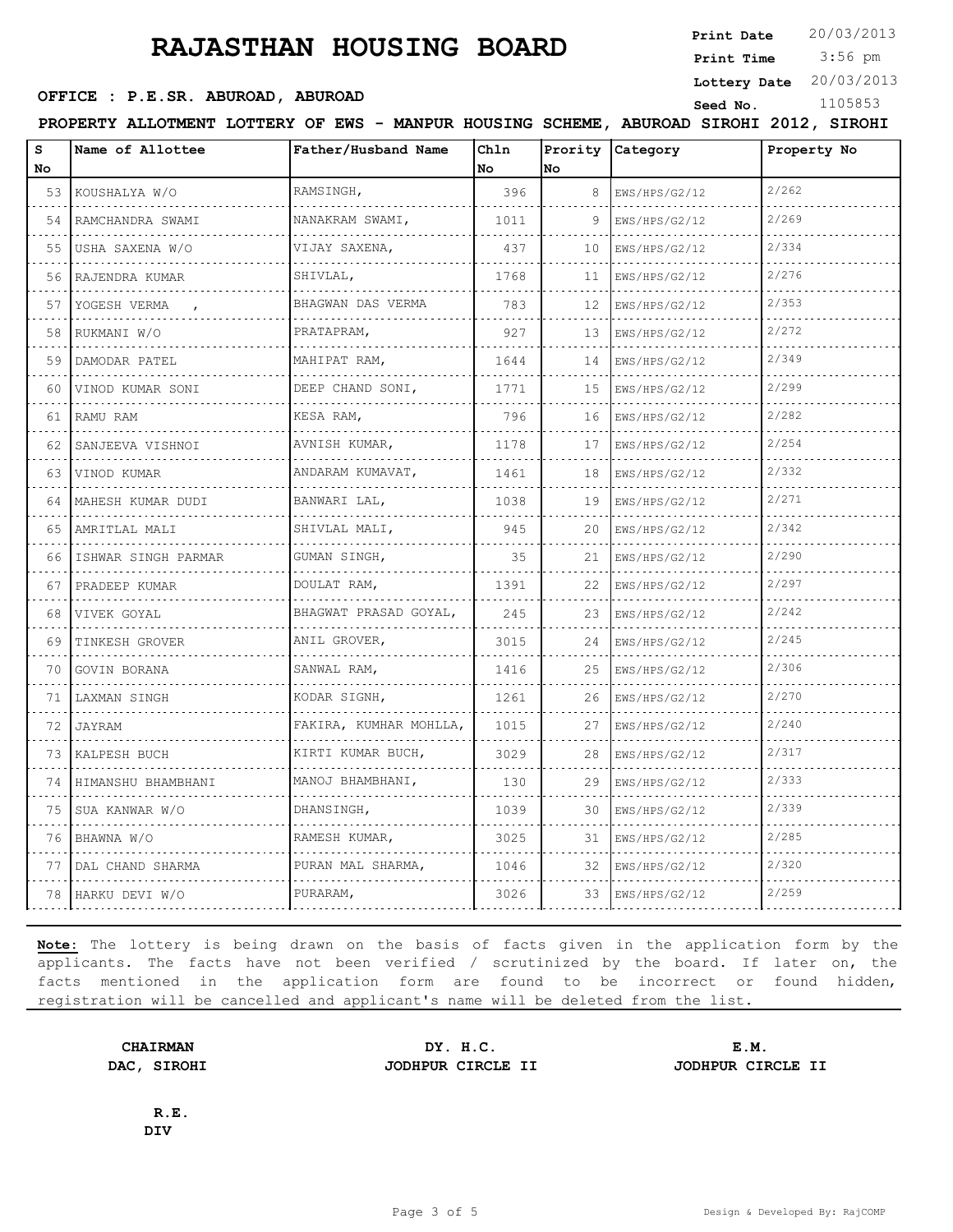**Print Date**  $20/03/2013$ 

 3:56 pm **Print Time**

**Lottery Date** 20/03/2013

#### **SEED OFFICE : P.E.SR. ABUROAD, ABUROAD Seed No.** 1105853

**PROPERTY ALLOTMENT LOTTERY OF EWS - MANPUR HOUSING SCHEME, ABUROAD SIROHI 2012, SIROHI**

| s<br>No | Name of Allottee      | Father/Husband Name            | Ch1n<br>No | No              | Prority Category   | Property No |
|---------|-----------------------|--------------------------------|------------|-----------------|--------------------|-------------|
| 79      | SANDEEP               | <b>BABULAL</b>                 | 163        | 34              | EWS/HPS/G2/12      | 2/309       |
| 80      | HARI SINGH            | GULAB SINGH,                   | 1645       | 35              | EWS/HPS/G2/12      | 2/314       |
| 81      | .<br>JADISH PRASAD    | SHREE KRISHAN,                 | 812        | 36              | EWS/HPS/G2/12      | 2/329       |
| 82      | RAJENDRA KUMAR RATORE | RAMSHANKAR RATORE,<br><u>.</u> | 1285       | 37              | EWS/HPS/G2/12      | 2/244       |
| 83      | VIRENDRA SINGH DHAKAD | RAMSWROOP DHAKAD,<br>.         | 83         | 38              | EWS/HPS/G2/12      | 2/302       |
| 84      | HANSARAM              | JUARING JI,                    | 536        | 1               | EWS/HPS/G4/12      | 2/351       |
| 85      | MANOJ KUMAR           | CHUNNILAL,                     | 501        | 2               | EWS/HPS/G4/12      | 2/258       |
| 86      | KAMLESH KUMAR         | VELARAM MEGHWAL,               | 1425       |                 | EWS/HPS/G4/12      | 2/289       |
| 87      | GANPAT LAL            | BADRI LAL,                     | 1474       |                 | EWS/HPS/G4/12      | 2/327       |
| 88      | RAVINDRA KUMAR DHARU  | ASHOK KUMAR DHARU,<br>.        | 1625       | 5.              | EWS/HPS/G4/12      | 2/300       |
| 89      | SHARDA DEVI MEHRA     | BABULAL MEHRA,                 | 826        | 6               | EWS/HPS/G4/12      | 2/286       |
| 90      | RAKESH KUMAR ARYA     | NARAYANI DEVI,<br>.            | 1578       |                 | EWS/HPS/G4/12      | 2/255       |
| 91      | VISHNU KUMAR<br>.     | JETA JI,                       | 348        | 8               | EWS/HPS/G4/12      | 2/283       |
| 92      | VISMAY MODI           | PRAVEEN KUMAR,                 | 763        | 9               | EWS/HPS/G4/12      | 2/281       |
| 93      | ANIL KUMAR            | KAILASH CHANDRA,<br>.          | 1870       | 10              | EWS/HPS/G4/12      | 2/292       |
| 94      | NARESH BAIRWA         | SANT RAM,                      | 202        | 11              | EWS/HPS/G4/12      | 2/287       |
| 95      | MALKESH MARU          | LAXMAN SINGH,                  | 1077       | 12              | EWS/HPS/G4/12      | 2/331       |
| 96      | MOTILAL               | MOHAN LAL,<br><u>.</u>         | 711        | 13 <sup>°</sup> | EWS/HPS/G4/12<br>. | 2/319       |
| 97      | HARISH CHANDRA        | BABULAL,                       | 732        | 14              | EWS/HPS/G4/12      | 2/261       |
| 98      | MOHIT M. SHAKYAVAR    | MADAN LAL ,                    | 3036       | 15              | EWS/HPS/G4/12      | 2/251       |
| 99      | KAPOOR CHAND          | SOMARAM, VILL- VASS,<br>.      | 1688       | 16              | EWS/HPS/G4/12<br>. | 2/279       |
| 100     | SUNDAR LAL            | HANS RAJ                       | 1062       | 17              | EWS/HPS/G4/12      | 2/348       |
| 101     | MUKESH KUMAR          | BABULAL,                       | 1208       | 18              | EWS/HPS/G4/12      | 2/308       |
| 102     | MAHENDRA KUMAR MEENA  | JUNJA RAM MEENA ,<br>.         | 1402       | $\mathbf{1}$    | EWS/ORS/G5/12      | 2/352       |
| 103     | MOHAN LAL MEENA       | DEVILAL MEENA,                 | 3042       | 2               | EWS/ORS/G5/12      | 2/315       |
| 104     | JUGRAJ MEENA          | MATHURALAL MEENA,              | 816        | 3               | EWS/ORS/G5/12      | 2/347       |
|         |                       |                                |            |                 |                    |             |

**Note:** The lottery is being drawn on the basis of facts given in the application form by the applicants. The facts have not been verified / scrutinized by the board. If later on, the facts mentioned in the application form are found to be incorrect or found hidden, registration will be cancelled and applicant's name will be deleted from the list.

**CHAIRMAN DY. H.C. E.M. DAC, SIROHI JODHPUR CIRCLE II JODHPUR CIRCLE II**